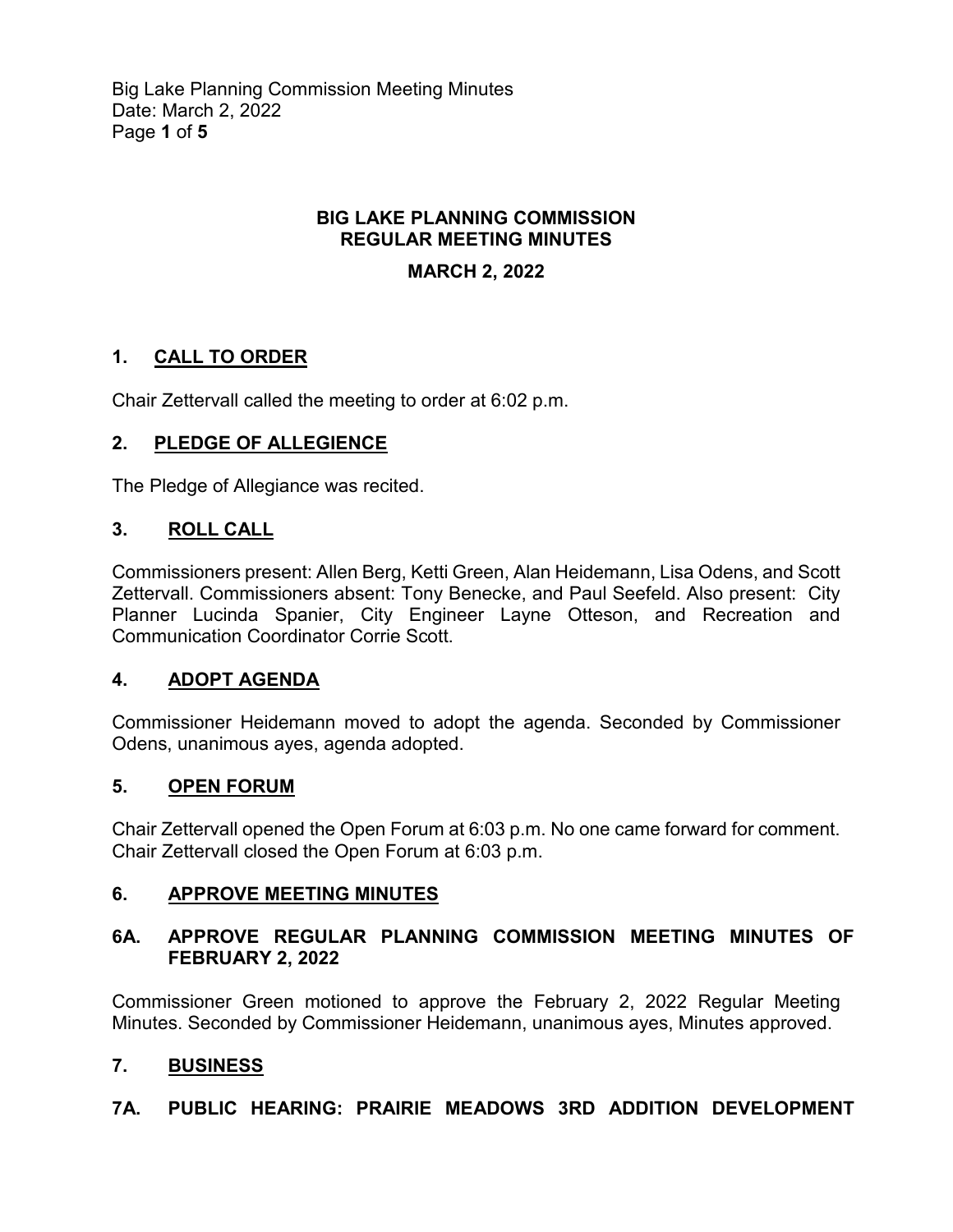Big Lake Planning Commission Meeting Minutes Date: March 2, 2022 Page **2** of **5**

#### **APPLICATIONS FOR PRELIMINARY PLAT, DEVELOPMENT STAGE PUD, SHORELAND PUD, VARIANCE AND CONDITIONAL USE PERMIT**

Spanier reviewed the Prairie Meadows 3rd Addition residential development application and asked the Planning Commission to hold a public hearing, consider all input provided, and provide a recommendation for the City Council.

Odens asked if residents will be able to build sheds in the future. Spanier stated that additional impervious surfaces outside of the lots will be restricted. She stated that sheds and fences will not be allowed for residents in this development. Zettervall asked if the side elevation meets requirements. Spanier stated that the siding is vinyl, but portions are different styles. She stated that it is up for interpretation for the Planning Commission on whether this meets requirements. Heidemann asked if only R-2 has the requirement for different materials. Spanier stated that the applicable architectural and building materials requirements pertain specifically to attached townhome buildings.

Zettervall asked if the rear elevation meets requirements because of the proposed shutters. Spanier stated that it does not meet the exterior material requirements because it is all vinyl. The Applicant, Todd Olin, stated that although the materials are vinyl, they differ in style. Olin stated that the transition between materials isn't very attractive for the single-story twin homes. Green asked if they will all be the same color. The developer stated that they will not be the same color.

Odens asked why there is extra parking near the dog park and if the reasoning is because it is difficult or not allowed. The Applicant indicated that on-street parking is allowed, but scarce as a result of the prevalence of driveway openings. Olin stated that with the setup of driveway openings, only one car could fit between most driveways.

Zettervall asked if the dog park is going to be HOA run and if it will be part of a Park Dedication. The Developer stated that the dog park will be HOA run and will not be part of a Park Dedication. Green asked if the dog park can be used by the public. The Applicant stated that it will be privately owned and maintained. Spanier stated that the Applicant is proposing cash-in-lieu of park land dedication, as recommended by the Parks Advisory Committee given the close proximity of the development to existing Bluff Park.

Green asked about coordination between the City and HOA regarding plowing in the winter. The Applicant stated that the snowplowing of driveways, sidewalks and the bumpout on-street parking area will be taken care of by the HOA. Green asked where the snow will be stored. Olin stated that there will be ample space for snow to be stored on either side of each driveway. He stated that the parkway at the end of the street will likely be utilized for snow storage. Zettervall asked if vehicles will be able to park in the proposed driveways without blocking sidewalks. Spanier indicated there will be a minimum of twenty-five feet between the front property line and the garage, which is plenty of space for vehicle parking. The sidewalk is located in the public right-of-way and not on private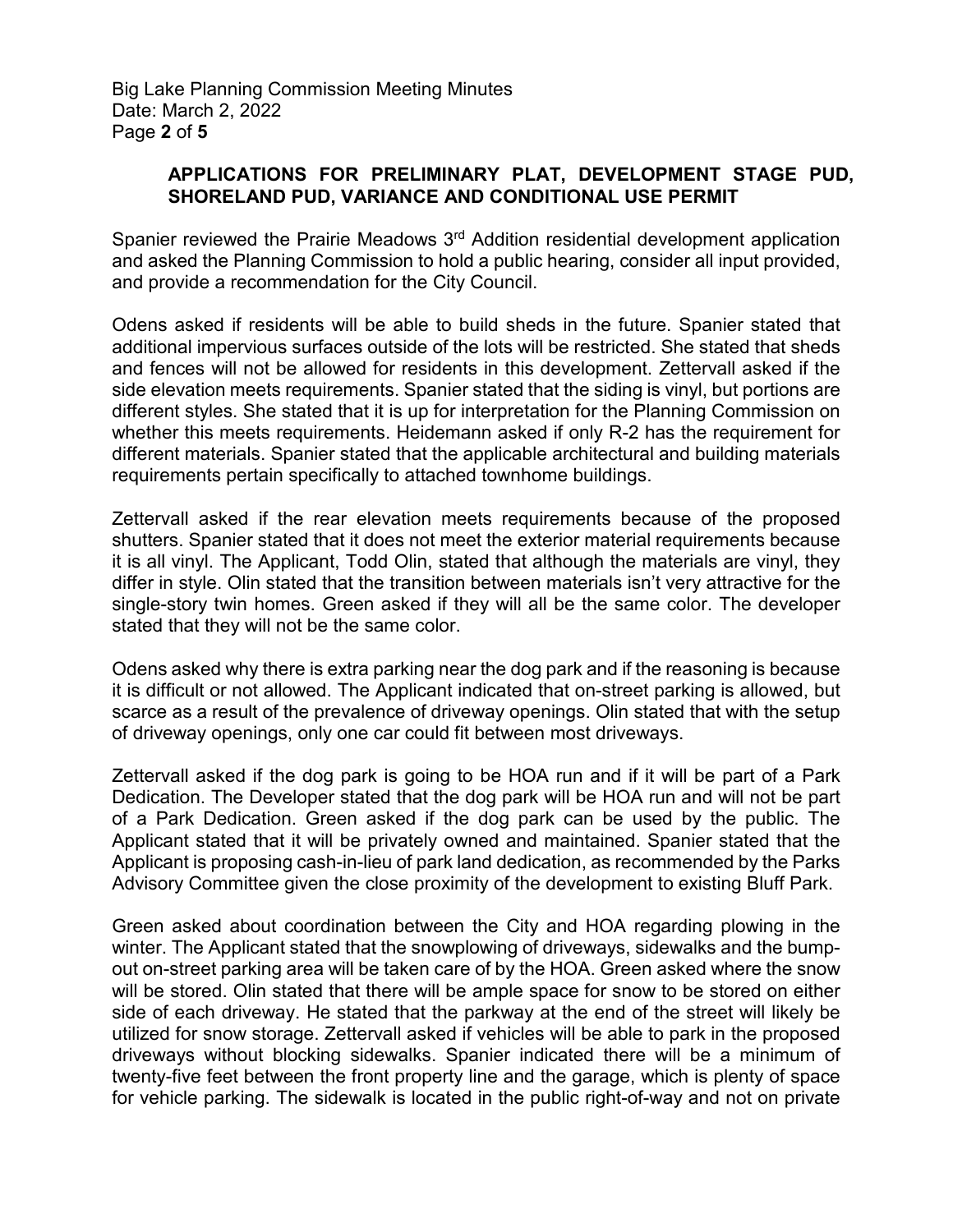Big Lake Planning Commission Meeting Minutes Date: March 2, 2022 Page **3** of **5**

property. The public right-of-way proposed for dedication is 60 feet.

Odens asked the Applicant if they feel they're able to satisfy all of the Engineering comments relating to stormwater runoff and water quality. Olin confirmed that they are confident they can.

Chair Zettervall continued the public hearing at 6:45 p.m. No one came forward for comment. Chair Zettervall closed the public hearing at 6:45 p.m.

Commissioner Heidemann motioned to recommend approval of Prairie Meadows 3rd Addition Preliminary Plat subject to the conditions outlined in the staff report dated March 2, 2022. Seconded by Commissioner Odens, unanimous ayes, motion carried.

Heidemann stated that he is okay with the rear elevations not having brick because it isn't required for detached homes. He stated that he is okay with all of the other deviation requests. Zettervall stated that he is concerned about the aesthetics for those that live within the development.

Commissioner Green motioned to recommend approval of Prairie Meadows  $3<sup>rd</sup>$  Addition Development Stage PUD, thereby allowing the flexibility requested as outlined in the staff report dated March 2, 2022. Seconded by Commissioner Heidemann, unanimous ayes, motion carried.

Commissioner Berg motioned to recommend approval of the Shoreland Management Residential PUD, pursuant to the City Code Section 1011.07. Seconded by Commissioner Green, unanimous ayes, motion carried.

Commissioner Odens motioned to recommend approval of the Variance to City Code Section 1011.07, Subd. 6, 2, a., to allow 47% of the area within the Shoreland District to be set aside as open space per Section 1011.07, Subd. 6, 2. Seconded by Commissioner Heidemann, unanimous ayes, motion carried.

Commissioner Heidemann motioned to recommend approval of the CUP, to allow 30% of the area within the Shoreland Overlay District to be covered in impervious surface. Seconded by Commissioner Green, unanimous ayes, motion carried.

#### **7B. 2022 COMMUNITY FAIR**

Spanier asked the Planning Commission to consider attending the 2022 Big Lake Chamber of Commerce & Industry Community Fair scheduled Saturday, April 23, 2022 from 10:00 am to 1:00 pm at the Big Lake High School (501 Minnesota Avenue).

Zettervall stated that he will not be able to attend. Berg and Green stated that they will both be there working multiple booths. Odens recommended having a place for residents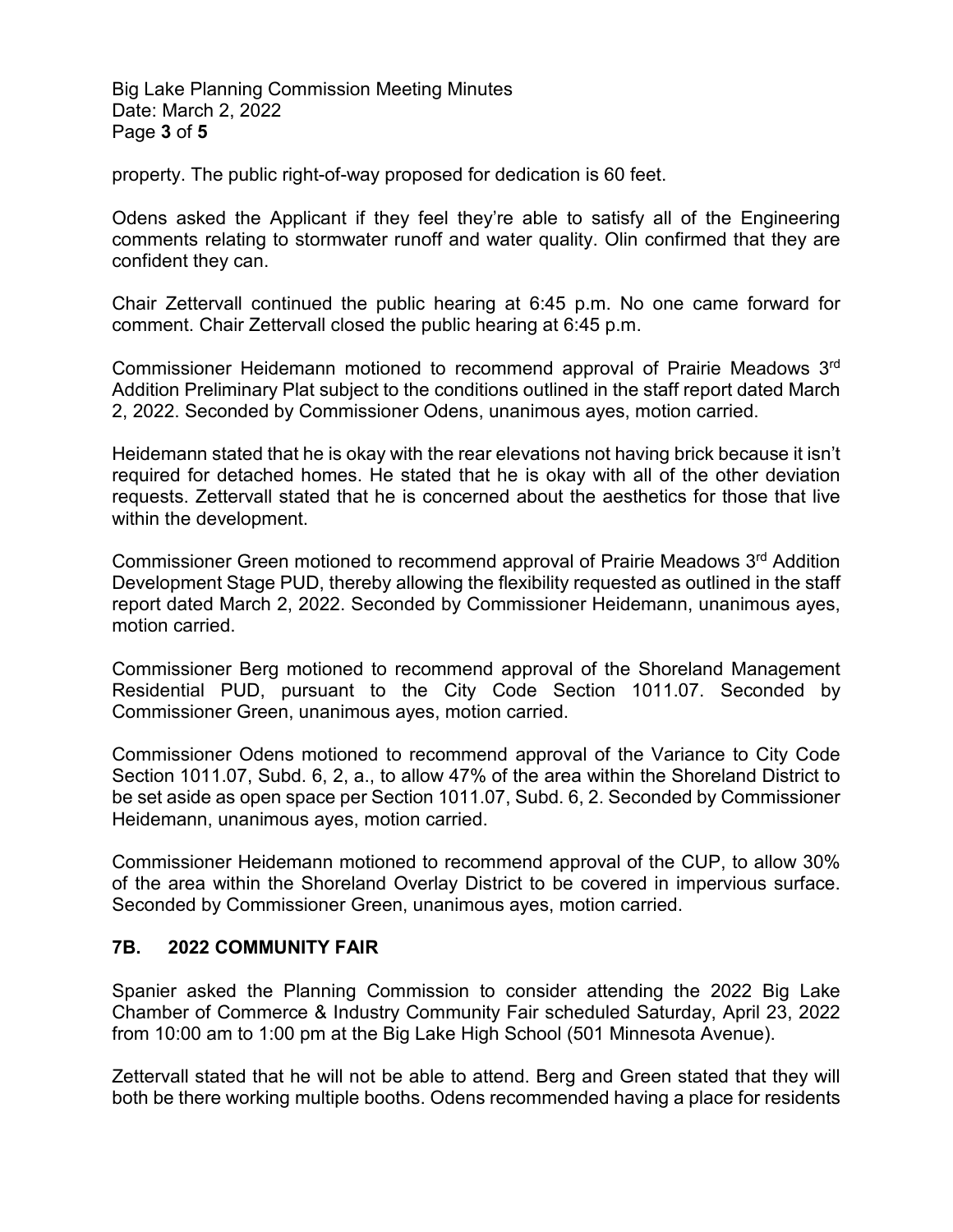Big Lake Planning Commission Meeting Minutes Date: March 2, 2022 Page **4** of **5**

to voice their concerns and make complaints.

### **7C. PLANNING COMMISSION STRATEGIC PLAN**

Spanier asked the Planning Commission to review their Strategic Plan and direct staff to make changes where appropriate.

Zettervall recommended revising the timeline for the Code Revision Task Force. Spanier stated that she will update that portion with the start date and anticipated end date as identified in the contract for services with Landform. Spanier recommended including the sign ordinance in the first objective and attaching the Code Revision Task Force timeline for reference. Odens asked if the timeline for Standardizing Road Signs is dependent on staff or Commissioners. Spanier stated that the first step is to update the Engineering Specifications. She stated that this will be brought to the Code Revision Task Force, but that the Planning Commission is welcome to comment on it as well. Odens recommended updating the timeline to be the same as the Code Revision Task Force objective.

Zettervall asked what the next step is for standardizing road designs. Spanier stated that the first step is for staff to compile all existing policy documents for Planning Commission review and comment. Green stated that she is concerned that future roadway plans are not involving sidewalks. Spanier replied that the priority is to include sidewalks with the creation of new roads but not necessarily existing roads. Spanier stated that sidewalks appear to be a political hot-button and that the City Engineer is working at capacity due to multiple street projects happening simultaneously.

Zettervall stated that he feels it is a good idea to formalize feedback from the Planning Commission to the City Council regarding sidewalks. Odens stated that a consultant can be valuable as a third party to explain the importance of recommendations to Council. Spanier proposed starting the conversation for this at the next Planning Commission meeting and to change the starting date to April 6. Zettervall stated that after that meeting they can decide whether the Commission is prepared to bring the item to the City Engineer.

Spanier stated that Landform is preparing preliminary designs for the proposed parkway system, which could be added as its own objective. She also proposed including working with the City Engineer on engineering specs and setting the timeline for 2022 if possible. Zettervall asked if an action item should be added regarding communicating with Council. Green recommended holding off on that.

Odens asked if accessory dwelling units will be looked at with the zoning amendment. Spanier confirmed and stated that an efficient way to go about this is having the Planning Commission research the topic and provide that research to the consultant who will then bring suggested code language to the Code Revision Task Force for review. Zettervall asked if it would take two meetings to complete the item. Spanier confirmed. Spanier